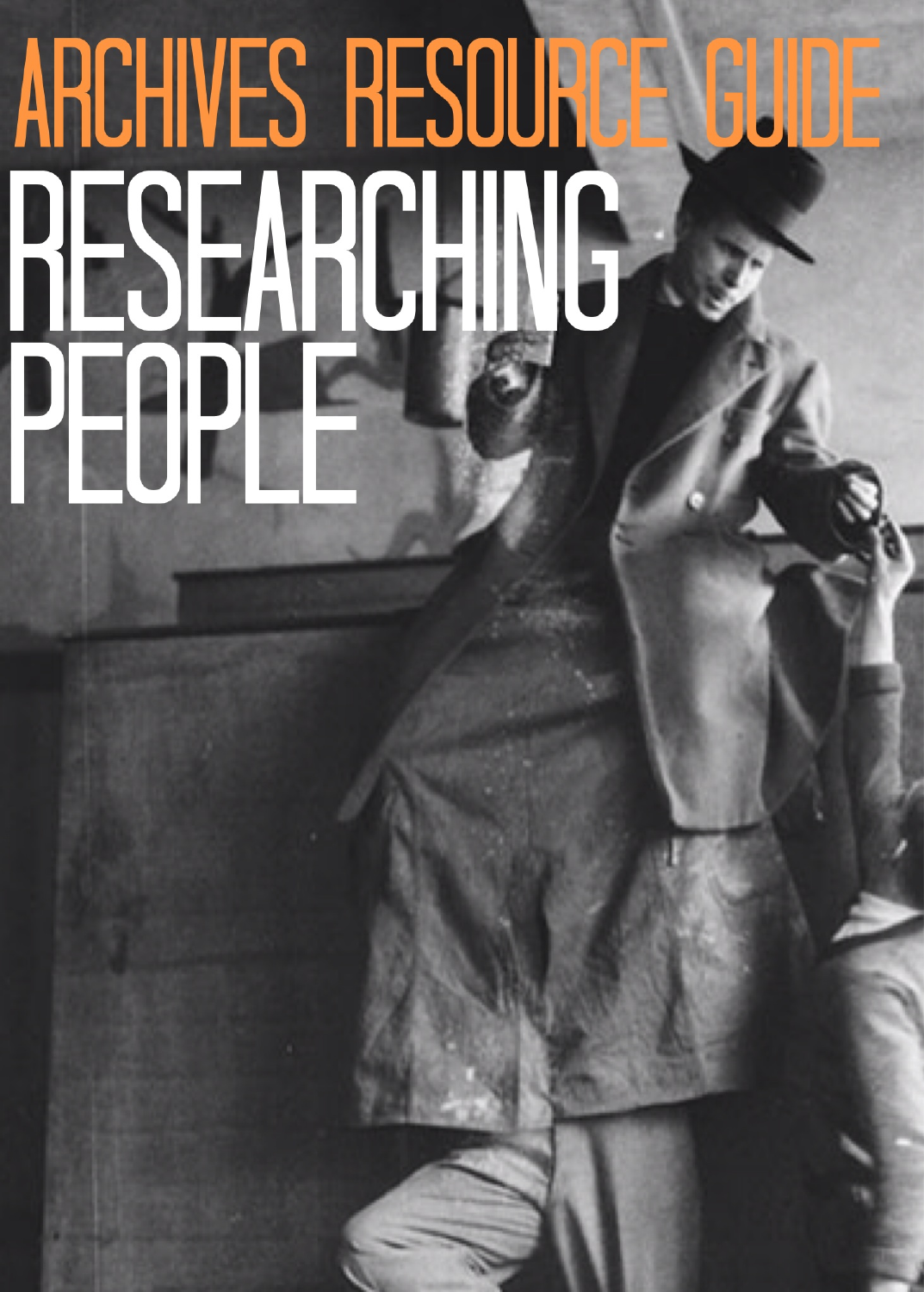# **Archive Sources for Researching People**

This resource provides a starting point if you are interested in researching a particular person who you believe is associated with the Glasgow School of Art such as a student, staff member or related artist. You can search our holdings by typing the person's name into our online catalogue search bar:

## <http://www.gsaarchives.net/archon/>

You can also find out if that person is listed under the subject heading 'Names'.

## <http://www.gsaarchives.net/archon/?p=creators/creators>

There are two sub-headings under 'Names', these are 'People' and 'Creators'. 'People' are individuals who have been mentioned, or who feature in records held within the GSA archives and collections. 'Creators' are individuals who have made records or objects.

In the GSA archives and collections we also hold student records from 1881-1987. These along with school prospectuses 1893-2010, which include lists of students and staff, can provide further information on people who have come to the school. To search these sources please send your enquiry to [archives@gsa.ac.uk.](mailto:archives@gsa.ac.uk)

# **Sources of genealogical information:**

If you are looking for general information about a person, there are a number of sources that provide genealogical information.

**Scotlands People,** one of the largest sources of information for Scottish family history research this organisation holds Scottish census records, wills, parish registers of baptisms, birth and death certificates. <http://www.scotlandspeople.gov.uk/>

**National Records of Scotland** [http://www.nrscotland.gov.uk/research/family](http://www.nrscotland.gov.uk/research/family-history)[history](http://www.nrscotland.gov.uk/research/family-history)

**Glasgow Mitchell Library Archives,** if the individual you are looking for comes from Glasgow [http://www.glasgowlife.org.uk/libraries/the-mitchell](http://www.glasgowlife.org.uk/libraries/the-mitchell-library/archives/pages/home.aspx%2520)[library/archives/pages/home.aspx](http://www.glasgowlife.org.uk/libraries/the-mitchell-library/archives/pages/home.aspx%2520)